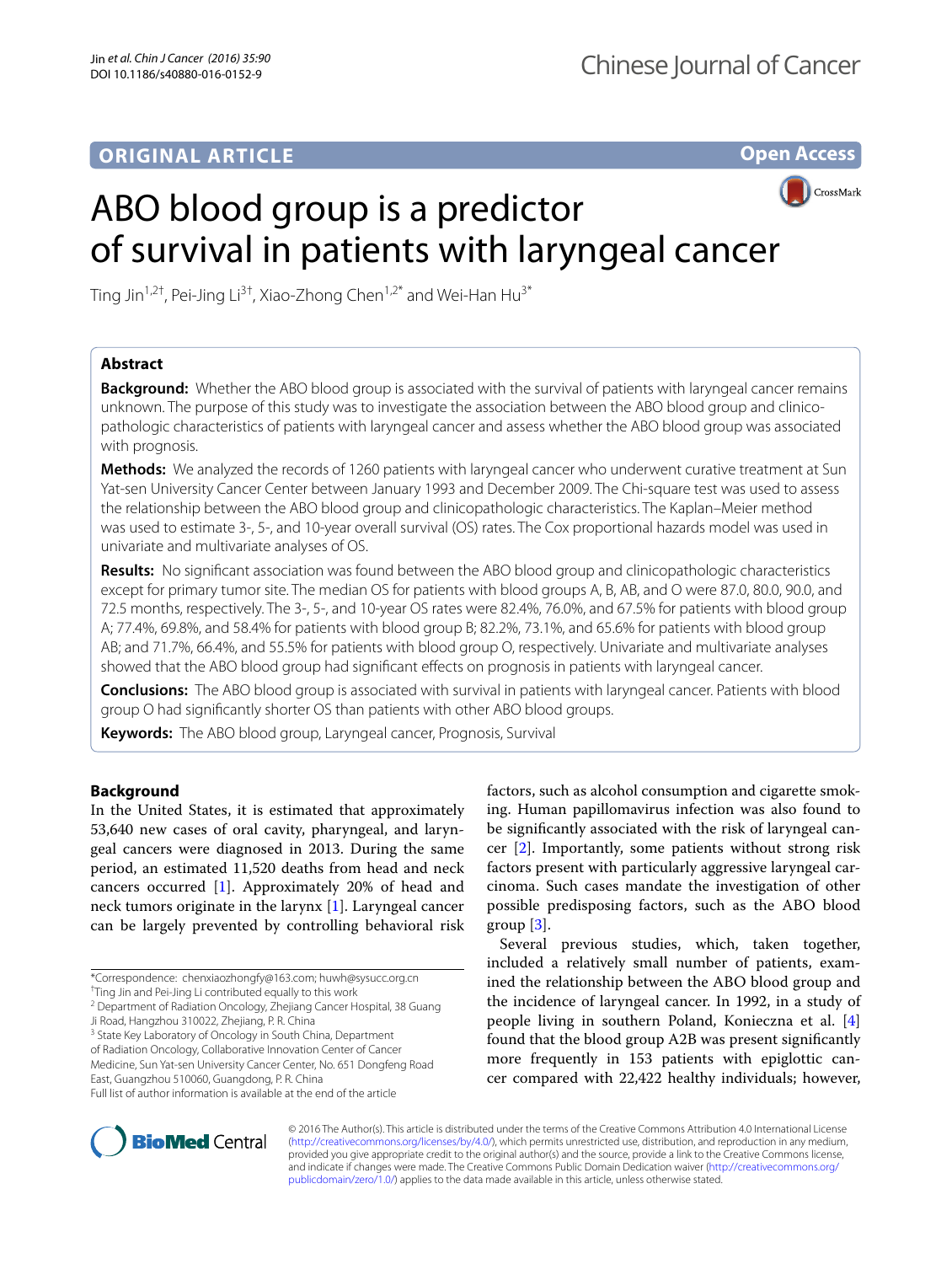the difference was not significant with respect to 3- and 5-year survival rates. In 1995, in another study of people living in Poland, Pyd et al. [[5\]](#page-6-4) reported that the blood group A2 was present significantly more frequently in a group of patients with glottic cancer compared with supraglottic and subglottic cancer and that the blood group A1B was present significantly more frequently in a group of patients with hypopharyngeal cancer compared with laryngeal caner. Conversely, in 2000, Nowinska et al. [[6\]](#page-6-5) retrospectively studied yet another population living in southern Poland and found that differences among distinct ABO blood groups were not significant between 205 laryngeal cancer patients and 5168 healthy individuals. Few studies have examined the effect of the ABO blood group on the survival of patients with laryngeal cancer. Adam et al. [\[3](#page-6-2)] reported no association between the ABO blood group and 5 year survival and mortality in 143 laryngeal cancer patients.

Whether the ABO blood group is associated with the survival of patients with laryngeal cancer remains unknown. Therefore, we retrospectively studied a consecutive cohort of patients in China who presented with locoregional laryngeal cancer and underwent curative treatment. The purpose of this study was to elucidate the association between the ABO blood group and the clinicopathologic characteristics of patients with laryngeal cancer and determine whether a specific ABO blood group is an independent predictor of prognosis.

#### **Methods**

#### **Ethics, consent, and permissions**

This study was approved by the Human Ethics Approval Committee at Sun Yat-sen University Cancer Center (registration number: B2011-06-15); requirement to obtain informed consent was waived.

#### **Patients**

We reviewed the records of patients treated at Sun Yatsen University Cancer Center between January 1993 and December 2009 and found 1477 patients with primary squamous cell carcinoma of the larynx. The patient selection criteria were as follows: (1) each patient had complete clinicopathologic data, including age, sex, stage, smoking index, alcohol consumption, histologic differentiation, the ABO blood group, and treatment status; (2) diseases were restaged according to the 2002 Union for International Cancer Control (UICC) cancer staging system, and no patient had distant metastasis at the time of initial staging; and (3) patients were initially treated with curative intent by one or a combination of surgery, radiation therapy, and chemotherapy. The ABO blood group (A, B, O, or AB) was determined using mouse-derived monoclonal antibodies (Ortho Bioclones Anti-A, B, and

O; Ortho Diagnostic Systems Inc., Raritan, NJ, USA). After cessation of treatment, each patient was followed up every 3 months at the clinic or by telephone contact for an interview. The last follow-up was December 31, 2013.

### **Treatment**

Surgical methods included total laryngectomy, partial laryngectomy, and chordectomy for primary tumors. In the surgical treatment of the neck, modified radical neck dissection (MRND) and selective neck dissection (SND) were used. Cisplatin-based regimen was used for neoadjuvant chemotherapy, adjuvant chemotherapy, and concurrent chemoradiotherapy. Radiotherapy was delivered employing <sup>60</sup>Co units or 6-MV linear accelerator. Total radiation dose in the area of clinical target volume ranged from 50 to 82 Gy (median, 60 Gy).

### **Statistical analyses**

Overall survival (OS) was calculated from the date of diagnosis to the date of death or the last follow-up. The relationship between the ABO blood group and clinicopathologic variables was assessed by the Chi-square test. For univariate analysis, OS was estimated using the Kaplan–Meier method, and the statistical significance of differences between curves was tested using the logrank test. To determine independent prognostic factors, variables found to have a significant association with OS (*P* < 0.05) on univariate analyses were included in the multivariate models. *P* values less than 0.05 were considered statistically significant. All statistical analyses were performed using the Statistical Package for the Social Sciences software (SPSS version 21.0; SPSS Inc., Chicago, IL, USA).

## **Results**

## **Overall study population**

Baseline clinicopathologic characteristics of the whole study population are listed in Table [1.](#page-2-0) In total, 1260 patients were identified for our study; of these, 1226 were men, and 34 were women. For the whole cohort of patients, the median age at diagnosis was 61 years (range, 22–93 years). A total of 747 patients had UICC stage I– II disease, and 513 had UICC stage III–IV disease. Eight hundred eighty-five patients had glottic cancer, 331 had supraglottic cancer, and 44 had subglottic cancer. Additionally, 808 patients had never consumed alcohol, whereas 452 patients had. Three hundred forty-seven patients (27.5%) had blood group A, 332 had blood group B (26.4%), 101 had blood group AB (8.0%), and 480 had blood group O (38.1%). No significant association was found between the ABO blood group and sex, age, smoking index, alcohol consumption, tumor differentiation, T category, N category, and UICC TNM stage (Table [1\)](#page-2-0).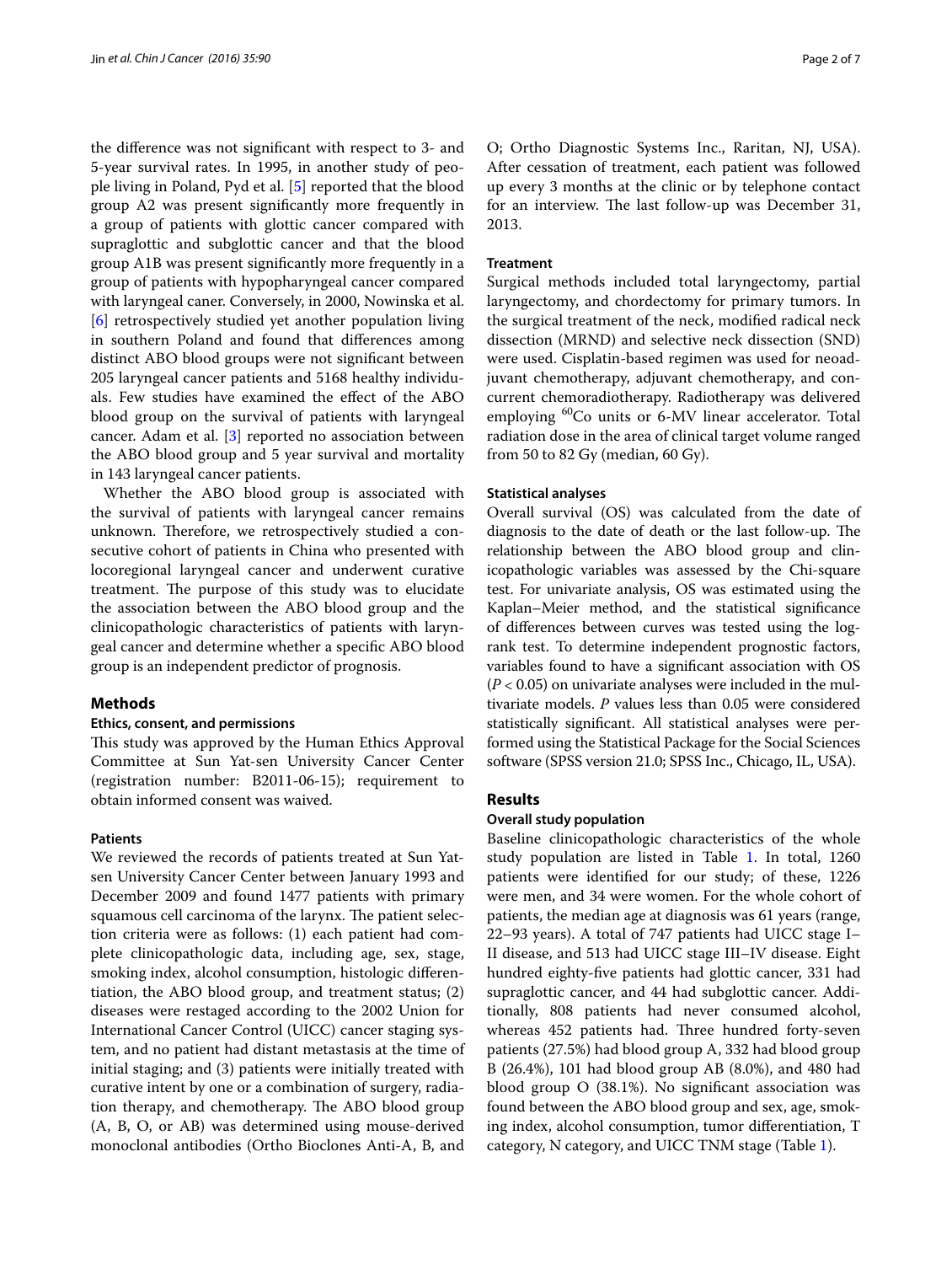| Characteristic             | <b>Total</b> | ABO blood group [cases (%)] |              |                |              | $x^2$  | P     |
|----------------------------|--------------|-----------------------------|--------------|----------------|--------------|--------|-------|
|                            |              | $A(n = 347)$                | $B(n = 332)$ | $AB (n = 101)$ | $O(n = 480)$ |        |       |
| Sex                        |              |                             |              |                |              | 1.576  | 0.665 |
| Men                        | 1226         | 338 (27.6)                  | 320 (26.1)   | 99 (8.1)       | 469 (38.2)   |        |       |
| Women                      | 34           | 9(26.5)                     | 12(35.3)     | 2(5.9)         | 11(32.3)     |        |       |
| Age (years) <sup>a</sup>   |              |                             |              |                |              | 2.122  | 0.547 |
| $\leq 61$                  | 661          | 176 (26.6)                  | 168 (25.4)   | 53 (8.0)       | 264 (40.0)   |        |       |
| $>61$                      | 599          | 171 (28.5)                  | 164(27.4)    | 48 (8.0)       | 216 (36.1)   |        |       |
| Smoking index <sup>b</sup> |              |                             |              |                |              | 4.010  | 0.260 |
| $\leq 600$                 | 659          | 191 (29.0)                  | 178 (27.0)   | 45(6.8)        | 245 (37.2)   |        |       |
| >600                       | 601          | 156 (26.0)                  | 154 (25.6)   | 56 (9.3)       | 235 (39.1)   |        |       |
| Alcohol consumption        |              |                             |              |                |              | 4.899  | 0.179 |
| No                         | 808          | 219 (27.1)                  | 226 (28.0)   | 69 (8.5)       | 294 (36.4)   |        |       |
| Yes                        | 452          | 128 (28.3)                  | 106(23.5)    | 32(7.1)        | 186 (41.1)   |        |       |
| Tumor differentiation      |              |                             |              |                |              | 3.452  | 0.750 |
| Well                       | 600          | 170 (28.4)                  | 149 (24.8)   | 54 (9.0)       | 227 (37.8)   |        |       |
| Moderate                   | 481          | 132 (27.4)                  | 134 (27.9)   | 32(6.7)        | 183 (38.0)   |        |       |
| Poor                       | 179          | 45(25.1)                    | 49 (27.4)    | 15(8.4)        | 70 (39.1)    |        |       |
| Primary site               |              |                             |              |                |              | 16.755 | 0.010 |
| Glottic                    | 885          | 244 (27.6)                  | 242 (27.3)   | 79 (8.9)       | 320 (36.2)   |        |       |
| Supraglottic               | 331          | 83 (25.1)                   | 82 (24.8)    | 22(6.6)        | 144 (43.5)   |        |       |
| Subglottic                 | 44           | 20(45.5)                    | 8(18.2)      | 0(0)           | 16(36.3)     |        |       |
| T category                 |              |                             |              |                |              | 7.212  | 0.615 |
| T1                         | 434          | 119 (27.4)                  | 123 (28.4)   | 31(7.1)        | 161 (37.1)   |        |       |
| T2                         | 382          | 115(30.1)                   | 94 (24.6)    | 31(8.1)        | 142 (37.2)   |        |       |
| T <sub>3</sub>             | 244          | 58 (23.8)                   | 65 (26.6)    | 26 (10.7)      | 95 (38.9)    |        |       |
| T <sub>4</sub>             | 200          | 55 (27.5)                   | 50(25.0)     | 13(6.5)        | 82 (41.0)    |        |       |
| N category                 |              |                             |              |                |              | 2.319  | 0.509 |
| N <sub>0</sub>             | 1021         | 289 (28.3)                  | 269 (26.3)   | 83 (8.1)       | 380 (37.2)   |        |       |
| $N+$                       | 239          | 58 (24.3)                   | 63 (26.4)    | 18(7.5)        | 100 (41.8)   |        |       |
| UICC stage                 |              |                             |              |                |              | 9.077  | 0.430 |
|                            | 421          | 118 (28.0)                  | 118 (28.0)   | 29(6.9)        | 156 (37.1)   |        |       |
| $\parallel$                | 326          | 101 (31.0)                  | 77 (23.6)    | 27(8.3)        | 121(37.1)    |        |       |
| $\left\  {}\right\ $       | 242          | 54 (22.3)                   | 66 (27.3)    | 26 (10.7)      | 96 (39.7)    |        |       |
| $\mathsf{IV}$              | 271          | 74 (27.3)                   | 71 (26.2)    | 19 (7.0)       | 107 (39.5)   |        |       |

<span id="page-2-0"></span>**Table 1 Baseline characteristics of 1260 laryngeal cancer patients divided by different ABO blood groups**

*UICC* Union for International Cancer Control

<sup>a</sup> Patients were divided into two groups according to the median age

 $^{\rm b}$  Smoking index was defined as the number of cigarettes smoked per day  $\times$  the total smoking duration (years)

Of the 1260 patients identified, 795 underwent radical resection alone, 68 received definitive radiation alone, 14 received definitive concurrent chemoradiotherapy, 298 underwent surgery plus postoperative radiotherapy, 23 underwent surgery plus adjuvant chemotherapy, 11 underwent surgery plus adjuvant concurrent chemoradiotherapy, 7 received radiotherapy before surgery, 4 received neoadjuvant chemotherapy plus surgery, 24 received neoadjuvant chemotherapy plus definitive concurrent chemoradiotherapy, 1 received concurrent chemoradiotherapy before surgery, 5 underwent surgery plus postoperative radiotherapy and adjuvant chemotherapy, 6 received neoadjuvant chemotherapy plus surgery and postoperative radiotherapy, 1 received neoadjuvant chemotherapy plus surgery and adjuvant chemotherapy, 2 received neoadjuvant chemotherapy plus surgery and adjuvant concurrent chemoradiotherapy, and 1 received neoadjuvant chemotherapy plus concurrent chemoradiotherapy and surgery.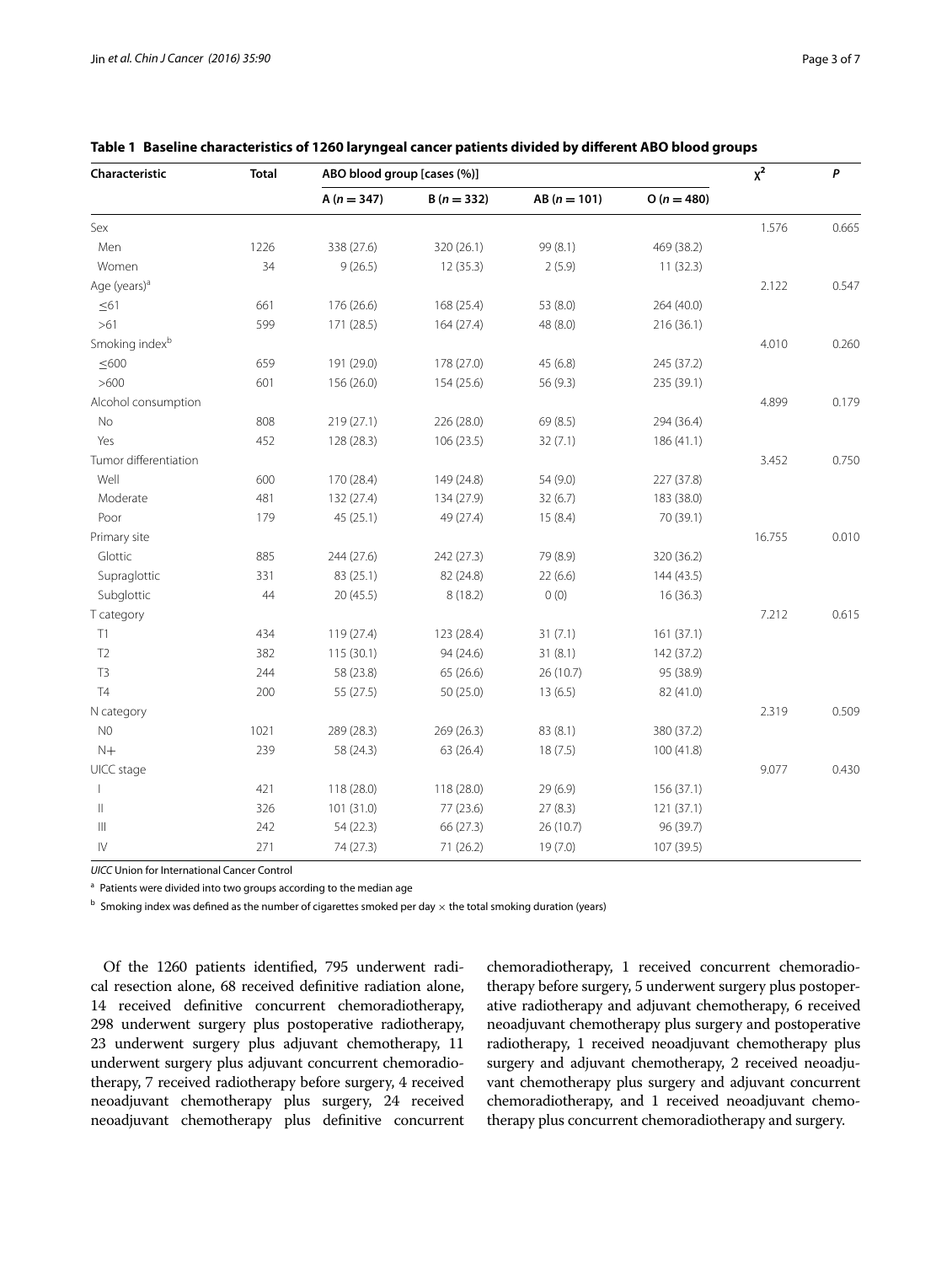## **Survival analyses by the ABO blood group**

For the entire patient group, the median OS was 80 months; the 3-, 5-, and 10-year OS rates were 77.5%, 70.5%, and 60.4%, respectively. The 3-, 5-, and 10-year OS rates were 82.4%, 76.0%, and 67.5% for patients with blood group A; 77.4%, 69.8%, and 58.4% for patients with blood group B; 82.2%, 73.1%, and 65.6% for patients with blood group AB; and 71.7%, 66.4%, and 55.5% for patients with blood group O, respectively. The median OS for patients with blood groups A, B, AB, and O was 87.0, 80.0, 90.0, and 72.5 months, respectively. We found a significant difference in OS between different ABO blood groups  $(P = 0.009)$ ; Fig. [1\)](#page-3-0). Furthermore, for the entire cohort, we analyzed the association of the ABO blood group with OS rates. For patients with laryngeal cancer, univariate analyses indicated a significant association between OS rates and sex, age, smoking index, alcohol consumption, tumor differentiation, the ABO blood group, primary tumor site, T category, N category, and UICC TNM stage (Table [2\)](#page-3-1).

Multivariate analysis showed that age, alcohol consumption, tumor differentiation, the ABO blood group, T category, and N category were independent prognostic factors (Table [3\)](#page-4-0).



<span id="page-3-1"></span>**Table 2 Univariate prognostic analysis for overall survival (OS) rates of 1260 patients with laryngeal cancer**

| Variable                   | No. of<br>patients | OS rate (%) |         | $x^2$   | P       |  |
|----------------------------|--------------------|-------------|---------|---------|---------|--|
|                            |                    | 5-year      | 10-year |         |         |  |
| Sex                        |                    |             |         | 6.079   | 0.014   |  |
| Men                        | 1226               | 70.0        | 59.7    |         |         |  |
| Women                      | 34                 | 85.3        | 85.3    |         |         |  |
| Age (years) <sup>a</sup>   |                    |             |         | 35.892  | < 0.001 |  |
| $\leq 61$                  | 661                | 76.0        | 68.7    |         |         |  |
| >61                        | 599                | 64.4        | 51.5    |         |         |  |
| Smoking index <sup>b</sup> |                    |             |         | 8.322   | 0.004   |  |
| $\leq 600$                 | 659                | 73.2        | 64.1    |         |         |  |
| >600                       | 601                | 67.4        | 56.2    |         |         |  |
| Alcohol con-<br>sumption   |                    |             |         | 4.933   | 0.026   |  |
| No                         | 808                | 72.3        | 62.5    |         |         |  |
| Yes                        | 452                | 67.2        | 56.6    |         |         |  |
| Differentiation            |                    |             |         | 27.775  | < 0.001 |  |
| Well                       | 600                | 76.8        | 65.7    |         |         |  |
| Moderate                   | 481                | 68.5        | 58.4    |         |         |  |
| Poor                       | 179                | 54.6        | 48.1    |         |         |  |
| Primary site               |                    |             |         | 31.102  | < 0.001 |  |
| Glottic                    | 885                | 74.8        | 64.8    |         |         |  |
| Supraglottic               | 331                | 58.6        | 48.7    |         |         |  |
| Subglottic                 | 44                 | 72.7        | 56.2    |         |         |  |
| Blood group                |                    |             |         | 11.637  | 0.009   |  |
| A                          | 347                | 76.0        | 67.5    |         |         |  |
| B                          | 332                | 69.8        | 58.4    |         |         |  |
| AB                         | 101                | 73.1        | 65.6    |         |         |  |
| $\circ$                    | 480                | 66.4        | 55.5    |         |         |  |
| T category                 |                    |             |         | 101.754 | < 0.001 |  |
| T1                         | 434                | 84.2        | 72.0    |         |         |  |
| T <sub>2</sub>             | 382                | 74.3        | 63.0    |         |         |  |
| T <sub>3</sub>             | 244                | 59.4        | 51.4    |         |         |  |
| <b>T4</b>                  | 200                | 46.8        | 41.1    |         |         |  |
| N category                 |                    |             |         | 119.722 | < 0.001 |  |
| N <sub>0</sub>             | 1021               | 76.9        | 66.1    |         |         |  |
| $N+$                       | 239                | 43.0        | 35.4    |         |         |  |
| UICC stage                 |                    |             |         | 127.473 | < 0.001 |  |
| $\overline{1}$             | 421                | 85.4        | 73.5    |         |         |  |
| Ш                          | 326                | 77.2        | 65.3    |         |         |  |
| Ш                          | 242                | 62.4        | 52.6    |         |         |  |
| IV                         | 271                | 46.3        | 41.4    |         |         |  |

*UICC* Union for International Cancer Control

<sup>a</sup> Patients were divided into two groups according to the median age

<span id="page-3-0"></span> $<sup>b</sup>$  Smoking index was defined as the number of cigarettes smoked per day  $\times$  the</sup> total smoking duration (years)

#### **Discussion**

In our study of 1260 patients with laryngeal cancer, we investigated the association between the ABO blood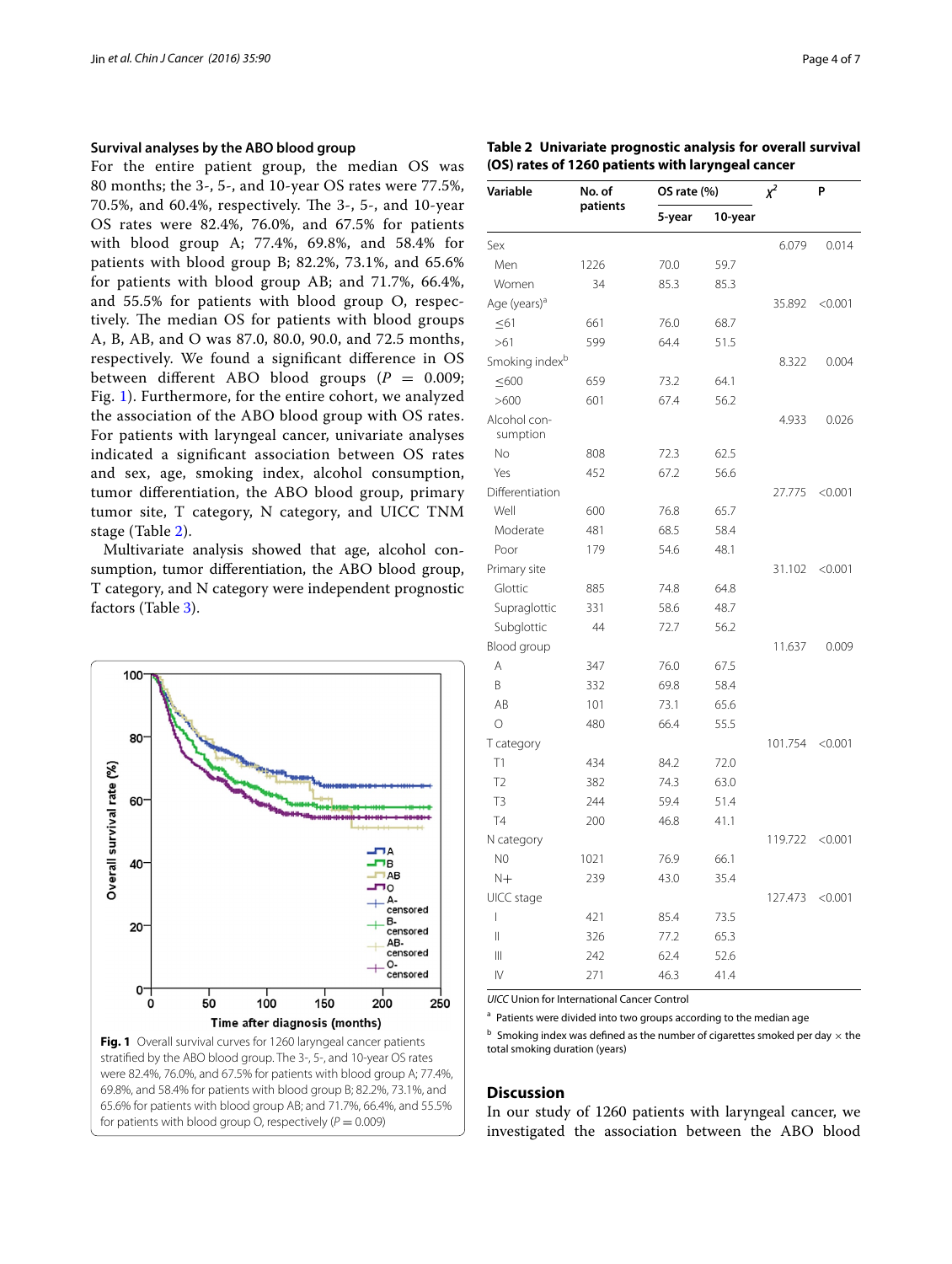<span id="page-4-0"></span>**Table 3 Multivariate analysis of OS with the Cox proportional hazards model**

| Variable              | <b>Hazard ratio</b> | 95% CI          | Р       |
|-----------------------|---------------------|-----------------|---------|
| Alcohol consumption   | 1.218               | 1.009-1.470     | 0.040   |
| Tumor differentiation | 1.201               | 1.057-1.365     | 0.005   |
| Primary site          | 0.889               | 0.738-1.071     | 0.215   |
| T category            | 1.334               | 1.213-1.468     | < 0.001 |
| ABO blood group       | 1.101               | 1.023-1.184     | 0.010   |
| Sex                   | 0.425               | $0.175 - 1.034$ | 0.059   |
| Age                   | 1.877               | 1.558-2.260     | < 0.001 |
| Smoking index         | 1.122               | 0.934-1.349     | 0.220   |
| N category            | 2.203               | 1.749-2.774     | < 0.001 |

*CI* confidence interval

group and clinicopathologic characteristics and patient prognosis. We found no significant association between clinicopathologic characteristics and the ABO blood group. Univariate and multivariate analyses showed that the ABO blood group was significantly associated with the prognosis of patients with laryngeal cancer.

There are more than 100 recognized blood group systems composed of more than 500 antigens [[7\]](#page-6-6), of which the ABO blood group is considered the most important [[8\]](#page-6-7). The ABO blood group is determined by the presence of A or B blood group antigens on the surface of red blood cells, which consist of proteins and carbohydrates attached to lipids or proteins. Red blood cell antigens have various functions, such as membrane structural integrity, transportation of molecules through membranes, and adhesion [\[9](#page-6-8)]. Along with their expression on red blood cells, ABO antigens are highly expressed on human tissues and most epithelial and endothelial cells  $[10, 11]$  $[10, 11]$  $[10, 11]$  $[10, 11]$  $[10, 11]$ . Since the first report by Aird et al.  $[12]$  $[12]$  $[12]$ that showed an association between blood group A and gastric cancer, the relationship between the ABO blood group and the risk, incidence, and clinicopathologic characteristics of human tumors has been suspected. Moreover, many studies have suggested a possible relationship between ABO blood group antigens and progression of human tumors [[13](#page-6-12)[–18](#page-6-13)]. Several plausible mechanisms, such as inflammation, immune-surveillance of malignant cells, and membrane signaling, have been proposed to explain this observed association between the ABO blood group and cancer risk [[19\]](#page-6-14). Whereas the relationship between the ABO blood group and the incidence of laryngeal cancer remains unclear  $[4-6]$  $[4-6]$ , the association between the ABO blood group and the risk of pancreatic cancer has been reported for over 40 years. Compared with people with blood group O, people with non-O blood groups have an adjusted hazard ratio (HR) for pancreatic cancer of 1.44 (95% confidence interval [CI] 1.14–1.82) [[19\]](#page-6-14). Many studies have been conducted to examine the underlying mechanism of this relationship. For example, the multinational Pancreatic Cancer Cohort Consortium identified pancreatic cancer susceptibility loci in the ABO gene [\[20](#page-6-15)]. In this study, 1896 patients with pancreatic cancer and 1939 controls were genotyped, and a significant association was reported with rs505922, a single nucleotide polymorphism (SNP) that maps to the first intron of the ABO gene. The ABO SNP rs505922 is in strong linkage disequilibrium with O/non-O blood group alleles, indicating that people with non-O blood groups are at increased risk for developing pancreatic cancer [\[19,](#page-6-14) [21,](#page-6-16) [22](#page-6-17)]. In addition, two recent genome-wide association studies identified variants in ABO (rs505922), 1q32.1 (rs3790844), 13q22.1 (rs9543325), and 5p15.3 (rs401681) that were associated with a modestly increased risk of pancreatic cancer [[23\]](#page-6-18). Two other studies suggested that the association between A blood group and increased risk of pancreatic cancer is due mainly to the A1 allele, thus indicating a direct connection between ABO glycosyltransferase activity and increased risk of this disease [\[24](#page-6-19), [25](#page-6-20)]. Risch et al. [[26\]](#page-6-21) reported that the increased risk of pancreatic cancer among people with non-O blood groups was even higher if they were also seropositive for CagA-negative Helicobacter pylori (odds ratio: 2.78; 95% CI 1.49–5.20). Recently, Hofmann et al. [\[27\]](#page-6-22) reported that healthy controls displayed significantly higher isoagglutinin titers and higher rate of binding to Tn and T antigen compared with patients with pancreatic ductal adenocarcinoma. Because Hofmann et al. [[27](#page-6-22)] did not find an association between isoagglutinin titers and clinical parameters (such as OS and tumor stage), they assumed that isoagglutinins are important during tumorigenesis but not during actual tumor growth.

Our study showed, by both univariate and multivariate analyses, that the ABO blood group was an independent prognostic factor for patients with laryngeal cancer. Compared with patients with other ABO blood groups, patients with blood group O had significantly shorter OS.

There are only a few comparable studies in laryngeal cancer or in other types of head and neck cancer. A study by Ouyang et al. [\[28\]](#page-6-23) indicated that nasopharyngeal carcinoma (NPC) patients with blood group A had significantly lower OS rate (adjusted  $HR = 1.49$  [95%] CI 1.03–2.17]) and distant metastasis-free survival rate  $(HR = 1.68 [95\% CI 1.13–2.51])$  than patients with non-A blood groups (B, AB, and O). In the subgroup analyses, they found that the increased risks associated with blood group A were restricted to men. Sheng et al. [\[17](#page-6-24)] conducted a case–control study and found that male NPC patients with blood group A had a significantly higher rate of distant metastasis than male patients with non-A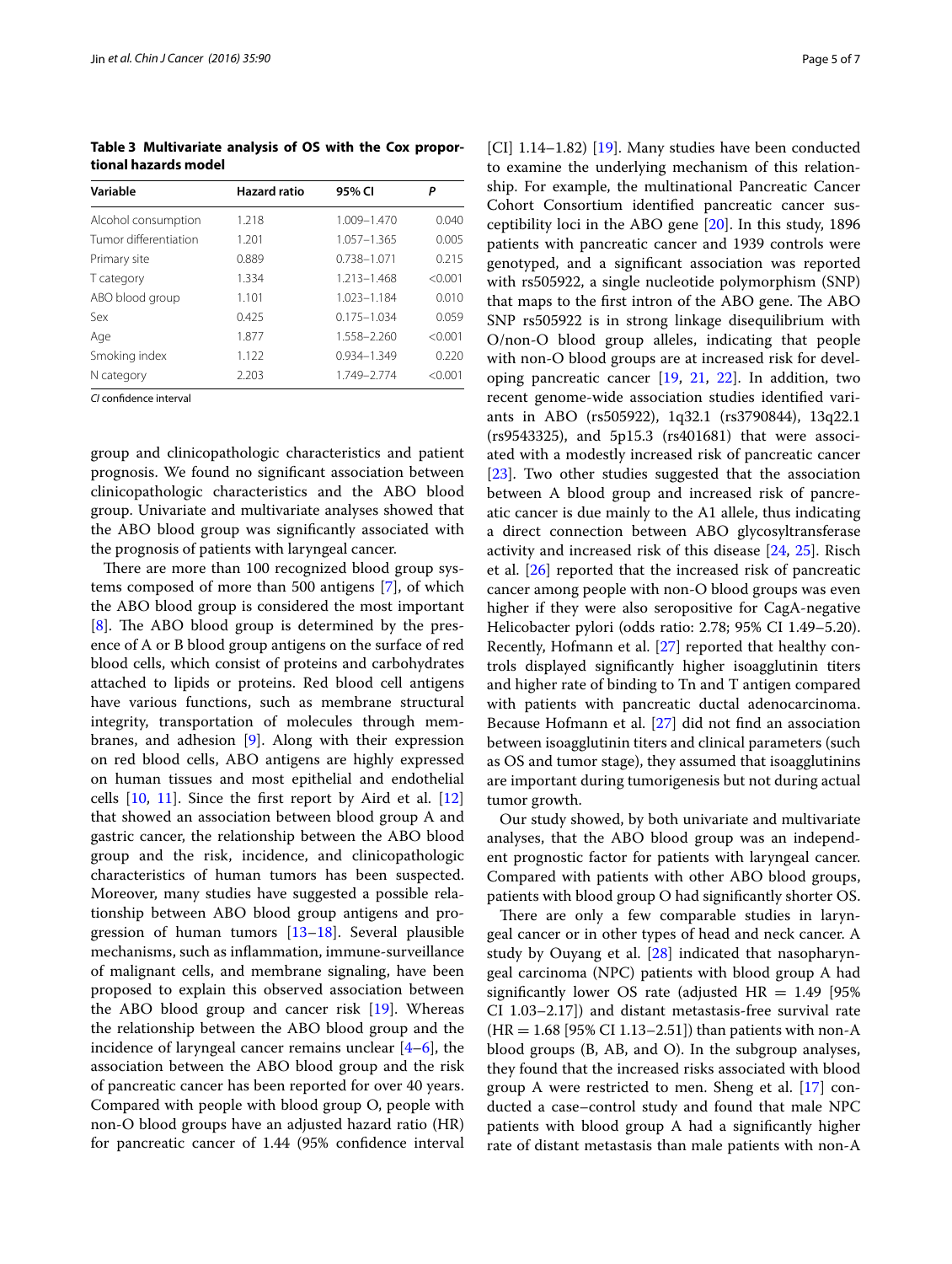blood groups (6.8% vs. 3.5%,  $P = 0.027$ ), which directly supports the poorer prognosis of men with blood group A. A possible reason for the different results between laryngeal cancer and NPC is that NPC has a distinct epidemiology, etiology, and clinical manifestation compared with other head and neck cancers, including laryngeal cancer [\[29](#page-6-25), [30](#page-6-26)].

Our findings are similar to those of previous studies in non-muscle invasive bladder urothelial carcinoma and locoregional esophageal squamous cell carcinoma (ESCC). Klatte et al.  $[31]$  $[31]$  found that non-muscle invasive bladder urothelial carcinoma patients with blood group O had higher recurrence and progression rates than patients with blood group A ( $P = 0.015$  and 0.031, respectively) or blood group B  $(P = 0.004$  and 0.075, respectively). In a subgroup analysis of 321 patients with ESCC who had ever smoked, Sun et al. [[32\]](#page-6-28) found that patients with blood group B/O had lower OS rate than patients with blood group  $A/AB$  ( $P = 0.024$ ). For ESCC patients who had ever smoked, multivariate analysis showed an unfavorable and independent effect of blood group B/O on survival  $(P = 0.011)$ . Our findings, however, are not in line with the findings of previous studies on pancreatic cancer, renal cell carcinoma, and curatively resected non–small cell lung cancer (NSCLC). For example, Engin et al. [\[33](#page-6-29)] and Rahbari et al. [[34\]](#page-6-30) found that pancreatic cancer patients with blood group O had a significantly longer survival than patients with non-O blood groups, regardless of prognostic factors. Kaffenberger et al. [[35\]](#page-6-31) showed that, in patients with renal cell carcinoma who underwent nephrectomy or partial nephrectomy, non-O blood groups were significantly associated with decreased OS ( $HR = 1.68$ , 95% CI 1.18–2.39,  $P = 0.004$ ). Li et al. [\[36\]](#page-6-32) showed that NSCLC patients with blood group O or B had significantly longer OS, disease-free survival, and local recurrence-free survival than NSCLC patients with blood group A or AB.

The results of studies evaluating the prognostic value of the ABO blood group in various cancers are quite conflicting. There are several possible explanations for the heterogeneity of findings across the studies. First, many studies were performed without the understanding that ABO frequencies can vary widely in populations assumed to be ethnically homogeneous; therefore, they included a limited number of patients and inappropriate control groups. Second, many studies were retrospective. Third, many recent studies that determined the association between the ABO blood group and the occurrence of malignant neoplastic disease are still preliminary or controversial, frequently not supported by strong statistical data. Underlying mechanisms still need to be explored or confirmed.

In our study, the distribution of the ABO blood group was similar to that in the Zhejiang [\[17\]](#page-6-24) and Guangdong populations [[32\]](#page-6-28), with blood group O having the highest percentage (38.1%) and blood group AB having the lowest percentage (8.0%). It is still unclear why ABO blood groups affect the survival of patients with laryngeal cancer. Since no significant differences in the basic characteristics of patients with different ABO blood groups were observed, it is difficult to explain the effect of the ABO blood group. However, underlying molecular and pathogenic differences may play important roles in the effect of the ABO blood group on survival.

Our study had several limitations. First, it was conducted at a single center. Second, to detect an association between the ABO blood group and survival of patients with laryngeal cancer, we selected only the patients with locoregional disease that underwent curative treatment. Therefore, metastatic cases were excluded and not discussed. Third, despite the fact that the patients enrolled in this study mostly came from Guangdong province, some of them came from other areas in China. Fourth, worldwide, the general sex ratio (men:women) of laryngeal cancer is 8–10:1, but in our study, the ratio was 36.1:1. These limitations weaken the applicability of our data.

In conclusion, this study provides evidence of an association between the ABO blood group and survival of patients with laryngeal cancer: patients with blood group O had lower OS rate than patients with non-O blood groups. Further basic research on tumor genetic or biological differences associated with the ABO blood group is needed.

#### **Authors' contributions**

XZC and WHH conceived of the study and participated in its design and coordination. PJL performed the statistical analyses and interpretation. TJ drafted the manuscript. All authors read and approved the final manuscript.

#### **Author details**

Key Laboratory of Radiation Oncology in Zhejiang Province, Hangzhou 310022, Zhejiang, P. R. China. <sup>2</sup> Department of Radiation Oncology, Zhejiang Cancer Hospital, 38 Guang Ji Road, Hangzhou 310022, Zhejiang, P. R. China. <sup>3</sup> State Key Laboratory of Oncology in South China, Department of Radiation Oncology, Collaborative Innovation Center of Cancer Medicine, Sun Yat-sen University Cancer Center, No. 651 Dongfeng Road East, Guangzhou 510060, Guangdong, P. R. China.

#### **Acknowledgements**

This study was supported by the grants from the National Natural Science Foundation of China (Grant No. 81372437), the China International Medical Foundation (No. CIMF-F-H001-043), and the Excellent Talents Project of Zhejiang Cancer Hospital, China (No. 2013 to T.J.).

#### **Competing interests**

The authors declare that they have no competing interests.

Received: 27 October 2015 Accepted: 27 September 2016Published online: 13 October 2016